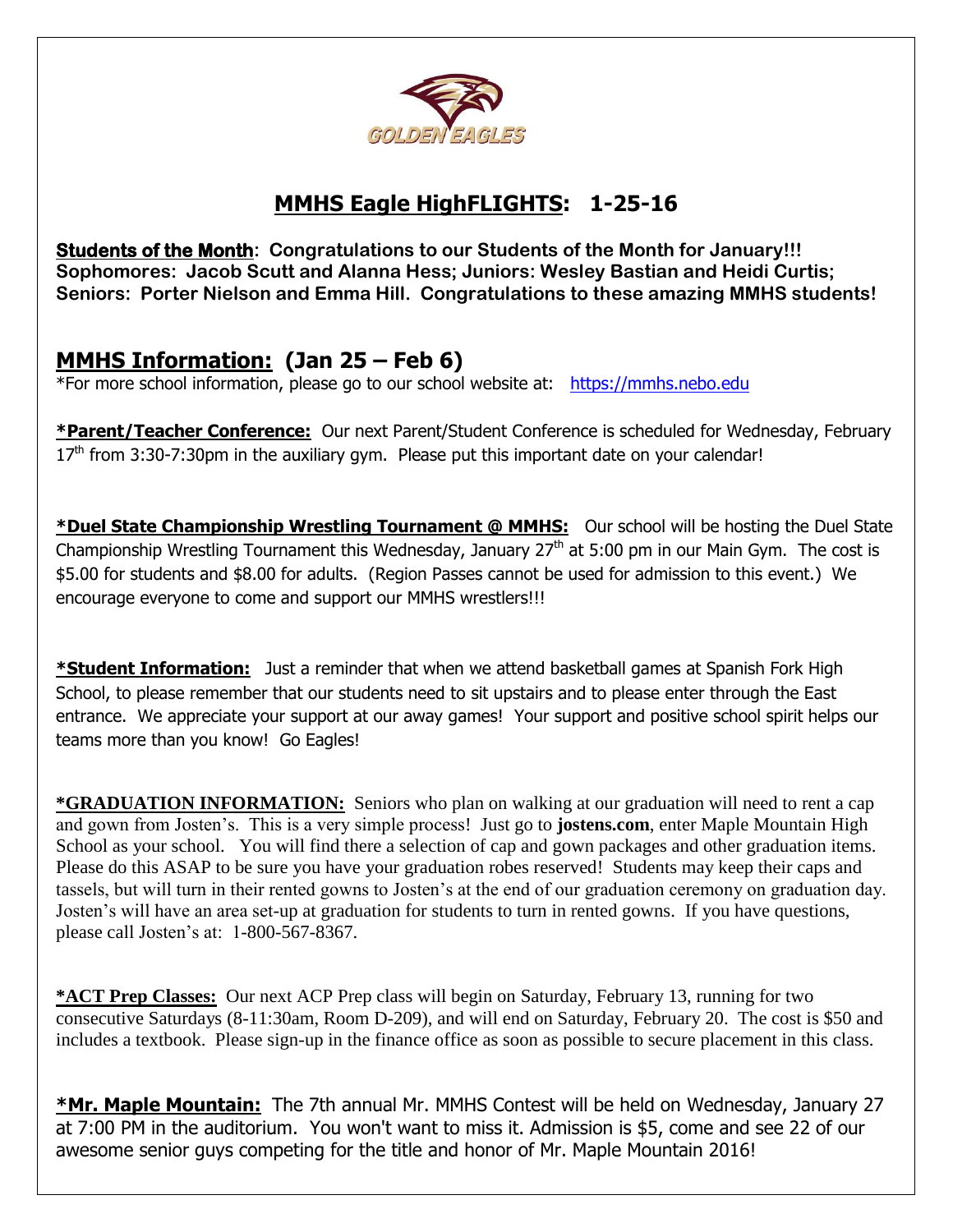**\*Winterguard Fundraiser:** During the Wednesday, February 17th Parent Teacher Conference, the MMHS Winterguard will be holding a silent auction for several different themed baskets full of great items to bid on. Please come and support the MMHS Winterguard for the 2016 season and bid at our silent auction!

**\*Valentine's Day:** Due to the many deliveries surrounding and celebrating Valentine's Day, we are asking outside deliveries be kept to a minimum, so as not to interrupt class time. If you have items to be delivered to groups of students (e.g., friend groups, religious groups, etc.), we ask that you please deliver those items personally. Valentine's Day will fall on a Sunday this year, so please plan your Valentine deliveries accordingly. We appreciate your understanding and cooperation with this request!

**\*PTA Corner:** We are excited to begin this year with many happenings in which the ptsa is proud to be a part of. We want to give a big shout out to the Spanish Fork Water Gardens Theaters. They kindly donated movie tickets for the winning students at the art festival hosted by Mr. Gillespie. We are excited to host our annual val-o-grams in February. If you would like to be a part of this, please contact us at [ptsammhs@gmail.com](mailto:ptsammhs@gmail.com) It is a lot of fun to interact with the students during this event. Val-o-grams serve two purposes. First, it gives the students a chance to express their friendship toward each other. It is fun and adds a bit of excitement to the week before Valentines. Second, it provides funds to the ptsa. These monies are used for various programs that help the teachers and students. Programs such as: Foreign Film Festival, Battle of the Bands, Reflections, Art Festival, Scholarship, Senior Graduation Party to name a few. **Please note: Due to the amount of val-ograms we deliver, we cannot deliver your personal val-o-grams.** We will be happy to fill an order for you and deliver one of our val-o-grams to your student. For more information about our ptsa, go to: <https://sites.google.com/site/ptsamaplemountain> Thank you all; you have amazing children. Have a great 2016!

### **Jan 25 – Jan 30**

 $*$ Jan 25 Drill Team performance @ Juab HS

\*Jan 26 Girls' & Boys' Basketball @ SFHS

 $*$ Jan 27 Foreign Language Field Trip to UVU (Zaremba) Mr. Maple Mountain Contest @ 7pm in auditorium Dual State Championship Wrestling Tournament  $(1<sup>st</sup>$  round) @ MMHS

\*Jan 28 Region Drill @ SHHS Dual State Championship Wrestling Tournament @ Maverik Center